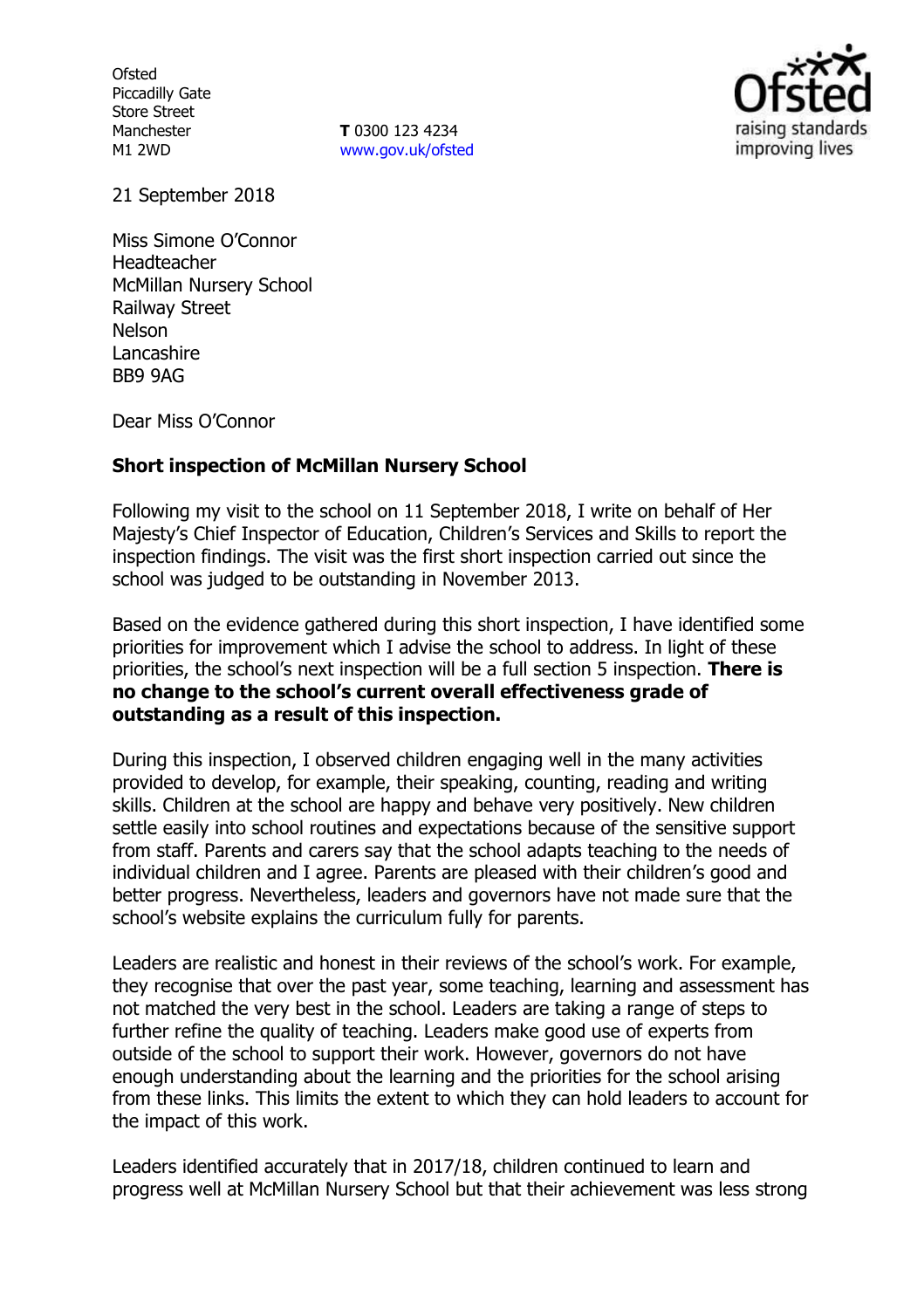

in their understanding of people and communities. Leaders and staff are taking a range of thoughtful actions to improve children's learning in these aspects of the curriculum, but it is too soon to see the full impact. Your new arrangements to summarise the achievement of children are too complex. This makes it difficult for leaders to review and plan to improve the progress of different groups of children.

At the previous inspection, inspectors recommended that the school raise children's achievement by improving their attendance at school. Staff and leaders now promote and review children's attendance at school much more carefully. There is clear evidence that for some of the most vulnerable children, their attendance improves quickly because of the work of school staff. However, some parents continue to take holidays during term time. This means that the overall level of children's attendance is not as high as it should be to ensure that children gain the most from their time at McMillan Nursery School.

# **Safeguarding is effective.**

Leaders understand the main risks in the local community to the safety and wellbeing of children and families. They are clear how the school responds to these local issues. For example, staff help parents to recognise the risks to children that can cause burns or scalds. Leaders make sure that staff have regular training about national and local safeguarding issues. For example, staff are fully up to date with the latest changes to the government's guidance 'Keeping children safe in education'. Leaders and staff keep the school site secure. Children's excellent behaviour shows that they feel safe at school. Staff keep a close check on how children feel about themselves and their lives, so that extra help is given to those children who need it. Leaders make sure that relevant safeguarding information is shared with other professionals, as necessary.

# **Inspection findings**

- Children grow quickly in their independence, curiosity and confidence because staff give them skilful support in group activities and in their play. Staff have high expectations of children. They encourage children to try hard and persist when tasks are difficult. This support, for example, helps children learn to put on their own shoes and waterproof clothing. Children, including those who speak English as an additional language, are becoming more confident to talk and communicate with one another and adults. Staff set clear expectations for children's behaviour and children show much self-control. Parents say that the school adapts activities fully to include children who have special educational needs and/or disabilities. Parents say that their children flourish because of the work of their child's individual key person, as well as the headteacher.
- **E** Children make much progress from their starting points. However, in 2017/18 they achieved less strongly in their understanding of the world. This was because of variability in the work of staff. Leaders are taking clear steps to improve the quality of teaching but it is too early to see the full impact of this work. Children experience a broad range of valuable learning activities at the school. However, the school website does not explain the curriculum well for parents.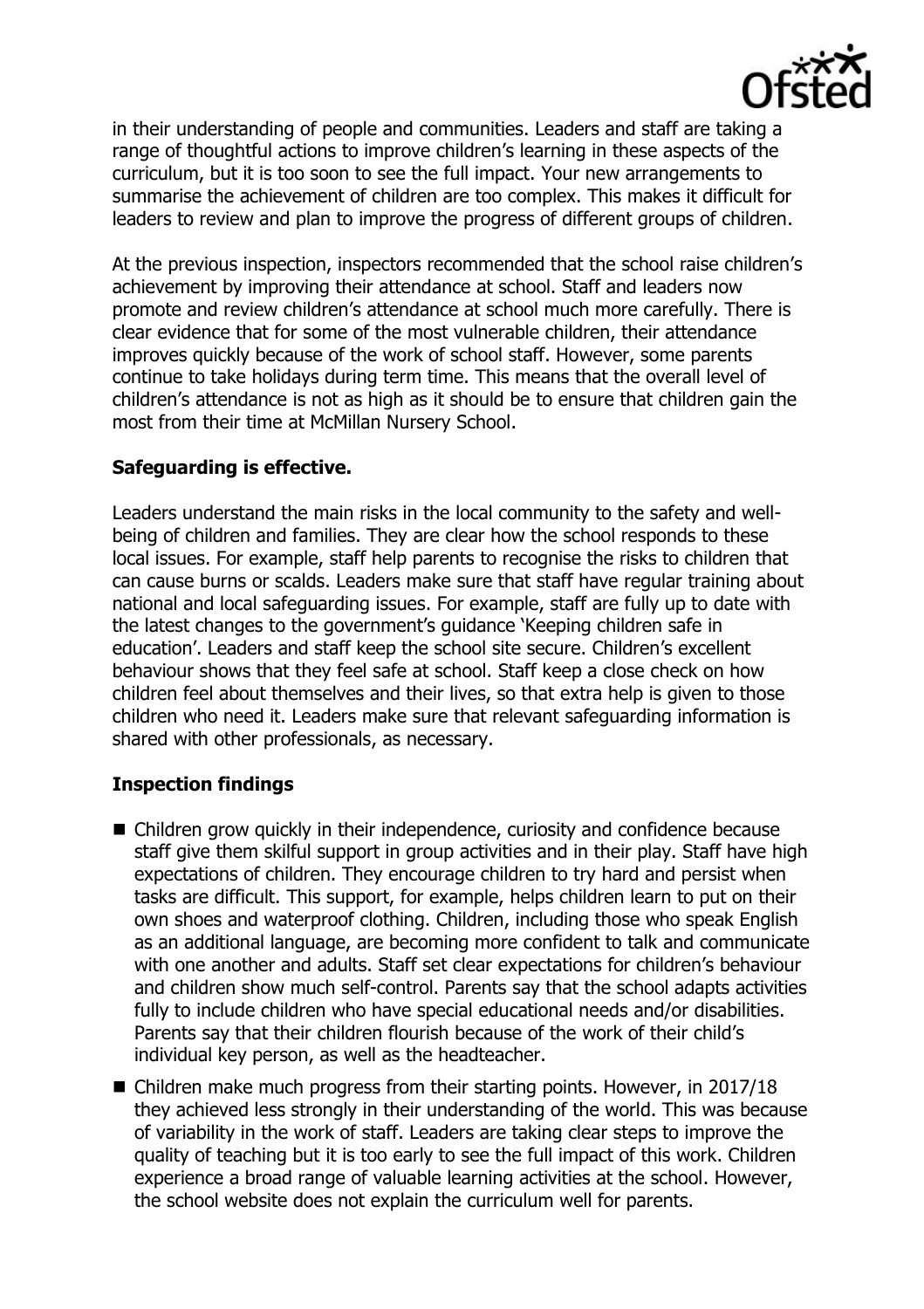

- Leaders and governors focus their attention on the areas of learning where children's overall achievement is weakest. Leaders have introduced new arrangements to summarise the attainment and progress of children. However, the amount of information that leaders gather is too detailed. It is difficult for leaders to be precise when comparing the progress of different groups of children. As a result, some information in leaders' plans for improvement is unclear.
- Leaders have made sure that in a period of many changes of staffing at the school, children continue to achieve well. For example, children learn rapidly to coordinate their running, climbing and jumping skills, as well as their ability to control a pencil or paintbrush. Leaders make full use of the expertise of the local authority and other schools to strengthen their work. Governors are aware of leaders' links with experts from outside of the school but not about the priorities that emerge, nor the benefits to McMillan Nursery School.
- Despite some successful work by staff and leaders to improve children's attendance, not all parents bring children to school as much as they should. This is still a priority for improvement.

## **Next steps for the school**

Leaders and those responsible for governance should ensure that:

- summaries of children's attainment and progress provide a more helpful overview with which to inform plans for improvement
- qovernors have a more detailed overview of the priorities set for leaders' links with experts from outside of the school and the impact of this work on the quality of the school
- $\blacksquare$  parents bring their children to school more regularly
- information on the school's website explains the curriculum fully for parents.

I am copying this letter to the chair of the governing body, the regional schools commissioner and the director of children's services for Lancashire. This letter will be published on the Ofsted website.

Yours sincerely

Tim Vaughan **Her Majesty's Inspector**